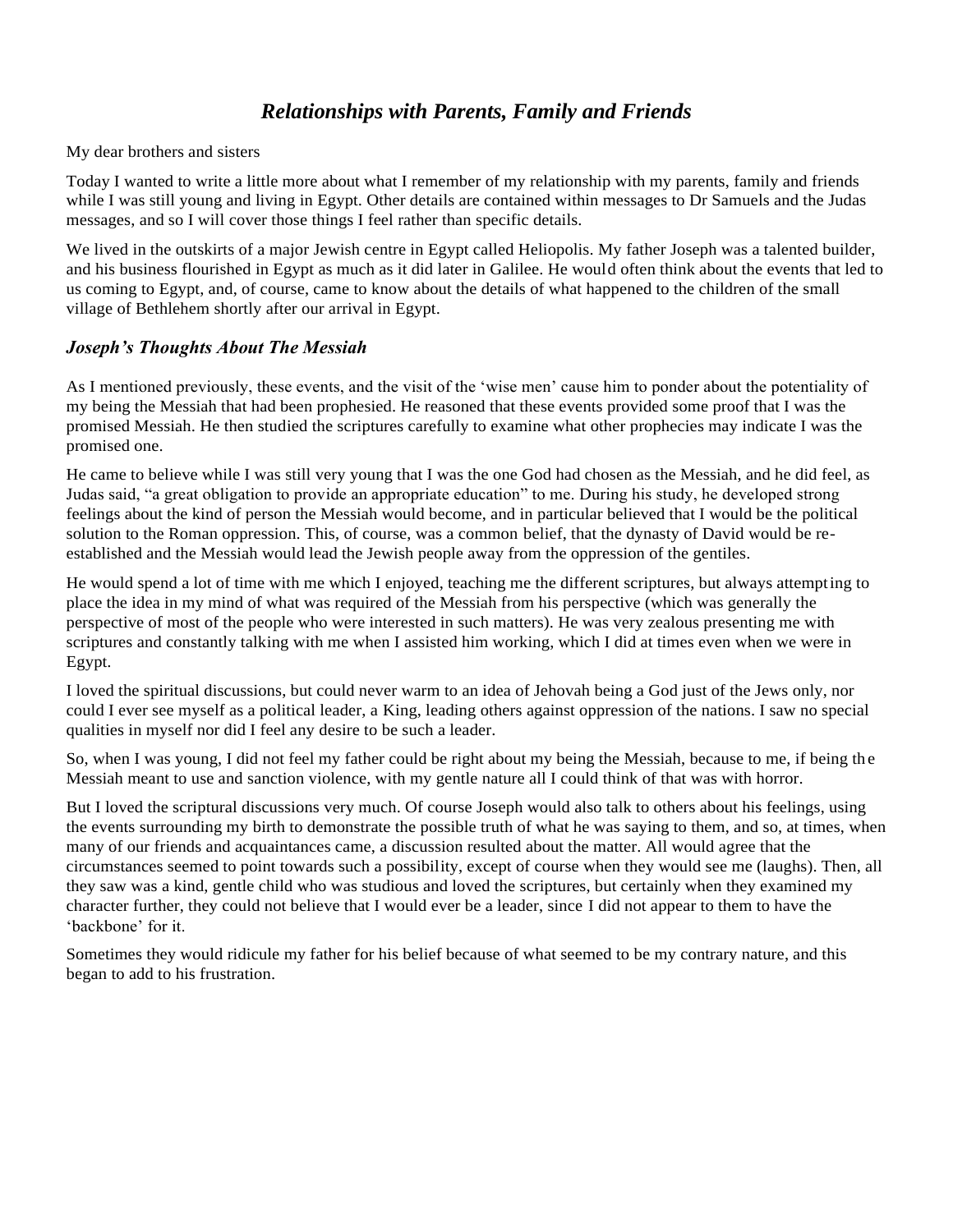### *My Feelings About Adults*

By this time, because I loved hearing the discussions about these things, I would always listen in, and sometimes, when it seemed like I would be allowed, I would even make comments in the adult conversation. Of course, this was not always looked upon with favour, even though my father Joseph allowed it and sometimes encouraged it, because often the things I would speak of would not be along the same mindset of the discussion, and my questions could not always be answered.

I found that adults often respond in anger or ridicule when they cannot answer a question sincerely asked, and people often denied truth even when it was presented to them from writings they said they believed in.

As I approached 10 years of age, I began to feel within me differences on some matters regarding the role of the Messiah as it was commonly taught. I would sometimes voice these differences, particularly to my father, and so began a divergence in our expectations, he wanting me to see things his way, and my being unable to do so because it did not feel right within me.

This, coupled with my gentle kindness, my avoidance of all violence, my continual references to spirits and spiritual matters, my thirst for religious truth, and other similar qualities, caused my father Joseph to worry. He was convinced I was the Messiah, but did not like the direction in which I was heading. It became difficult to discuss how I felt with my dad, since his aspirations for me, and my own feelings and emotions often did not coincide, and my questions a nd the resultant discussions soon ended with his exasperation. So began my withdrawal and polite interest but uncommitted responses to my father's instruction.

#### *Soldier School*

My father felt that I needed to be toughened up, and so he sent me to a school which was operated by ex-military types, ex members of the Roman and other armies. They taught us everything relating to war and violence, and we began to study the art of killing.

I did not last very long there. There were women there who were used to prepare the meals for the soldiers who were instructing, as well as for the students. These women were also raped repeatedly by the soldiers, and any female children they had also were engaged in the sexual gratification of the soldiers. The soldiers would also encourage the students, even though a young as 7 years old, to sexually molest the girls.

I could not participate in these actions, and I repeatedly complained about them, at the risk of being beaten. Eventually I refused to attend the school, and had many arguments with Joseph about the issue. I now, in this modern life, carry with me some of the guilt of not being able stop the rape, nor remove the women from that horrible place.

#### *My Mother's Counsel*

I would hear my father talk to my mother Mary, and she would often counsel patience, since I was still very young. She, in truth, did not know what to think, since while she could see all of the arguments her husband put forward, she could also see that in my heart the person I was did not seem to be very close to the person I would need to be, if I was to be the Messiah my father believed.

My mother by this time was very anxious to return to her home, since she missed her family so much and had been without them for such a long time during a time when a new mother really needed a family. She now had 8 children under the age of 10, and no close family relatives to assist her.

Her life was quite difficult, as were the lives of many women in those times, since not only were there the family matters to attend to, but women also generally lived by the laws of ceremonious cleansing as applied and now recorded in the book of Leviticus in the Bible.

These laws were for the benefit of preventing sickness and maintaining cleanliness in a difficult environment, but they also had the effect of isolating women to a degree, particularly women who did not have other family relatives to assist them. I felt for my mother, and did everything I could to assist her, and I could understand her desire to return home.

So, she became very insistent on travelling back, and began constant discussions with my father to return to the region of Galilee. Joseph wanted to return to Judea because of his beliefs that the Messiah should come from that region, but the political uncertainty of the region prevented that becoming a firm decision, hence the reason for his delay.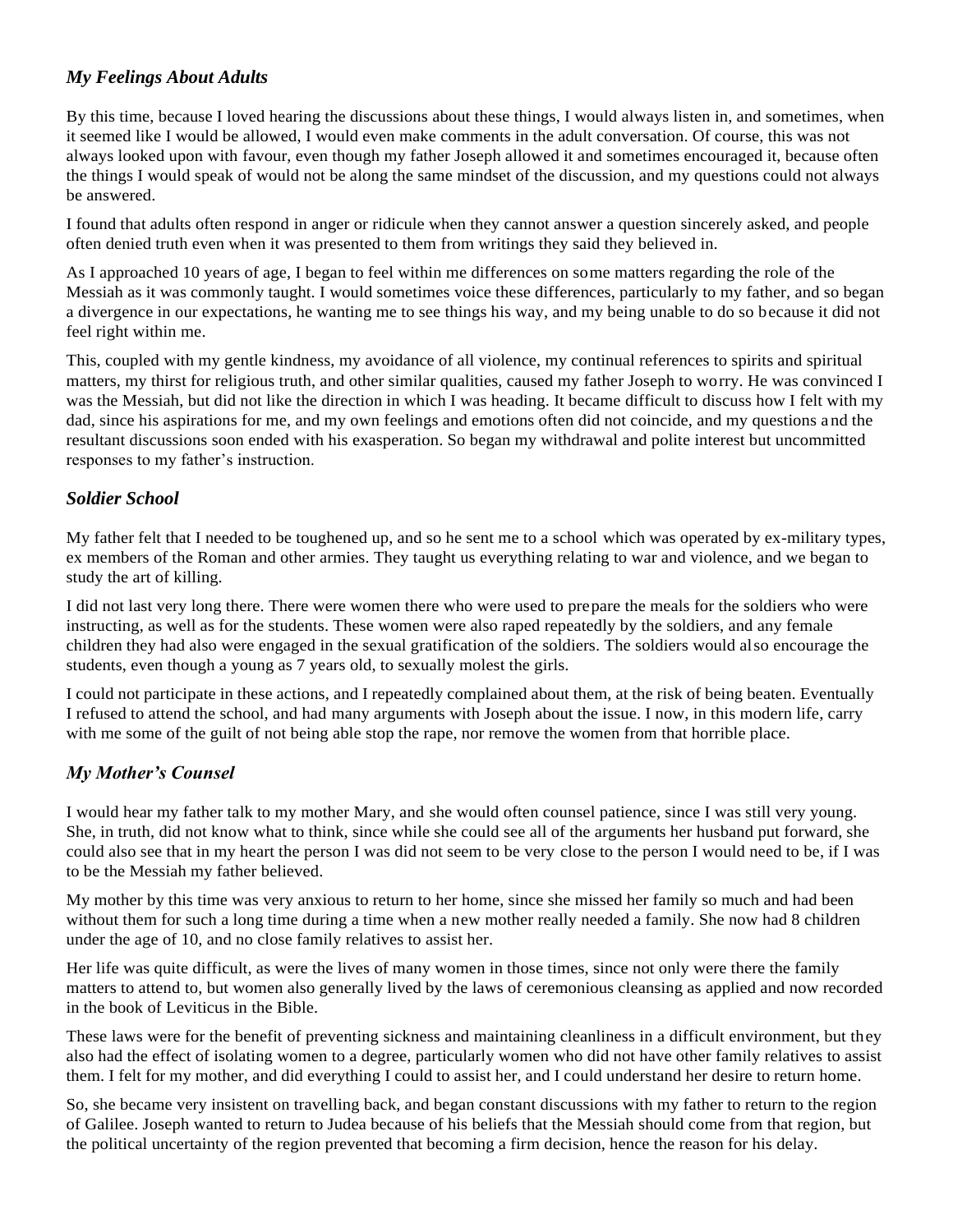Since I had heard some of the Proverbs, and enjoyed them very much, I often laughed about my mother in reference to the scripture now recorded in Proverbs 27:15. I knew my mother would eventually win. This would later become the basis for some of my illustrations regarding the need for persistence and sincerity in praying for Divine Love, one of which was recorded in the Bible in Luke 18:1-8.

#### *My Brothers and Sisters*

I was a bit like a mother hen with my siblings, trying to protect them and help my mother by making everything easier looking after them, and I have a deep affection for them still. Eventually they would all come to believe the Divine Truth about our Heavenly Father, but during the time in Egypt all they cared about was all that children commonly care about everywhere at that age. They had heard some of the discussions about me, but of course, being younger and without any real interest at that point, they did not understand what it all meant.

I would often watch my brothers and sisters, and would see how much they just trusted everything would be provided for them even though it was sometimes hard for my parents to do so. I realized that children do not consider where their next meal was coming from, nor did they worry very much about the future. They lived in the moment, laughing one moment, crying the next, and laughing again minutes later, and expressed their emotions and feelings as they had them. They stated the truth too. If they did not like someone, they said so. If they did not want something, they said so. If they did want something, they asked. I compared that with many adults, who I could see were almost the opposite, and could see that the children were in fact closer to living happily than the adults were. Parents were always trying to give their children the best they could, and generally only withheld when it was not in their own capacity to give.

From these observations I would later make many conclusions, and many of the illustrations in the Bible are the result of feelings and emotions I experienced while looking after my brothers and sisters. Matthew 7:7-11 comparing a good parent with our Father. Matthew 18:1-5, the need to become as little children to enter the Kingdom of God. Later I was also to find children more accepting of the religion of the soul, and so I spent a lot of time with them, often to the annoyance of my disciples.

### *Return To Galilee*

Eventually my mother Mary won the day (laughs), and a trip returning to Galilee was planned. Messages from Judas discuss the details of both the plans and the trip via the sea returning to Galilee, and eventually Nazareth. I had seen very little of a real sea all my life, and I was fascinated and loved the journey. The power of the sea, and the wonder of its creatures, and the way in which a boat was at the mercy of the sea, these all had an impact upon me. I could see why many of the prophets referred to the 'sea of mankind', and I could see how difficult it was for objects in the sea to move against the tide and prevailing winds. I learned about the importance of the rudder, and the power of the wind.

(laughs) I was an adult's nightmare, always asking why.

Later I would use quite a number of illustrations referring to these things, but none of them found their way into the current Biblical writings. My brother James did refer to one of these illustrations though, when he mentioned in James 1:6 a comparison of a person who doubts and lacking faith being like a wave of the sea driven about by the wind.

I would often feel the forces of our Father's Creation, and wonder at His Immense Power, since all of these things came into existence due to the intentions of His Soul. I would reflect upon the question that if He was a God of wrath, as so many believed and many of what I had come to accept as the sacred writings claimed, then whenever He was angry, not a single thing in the Universe could withstand the power of His Wrath. Everything would disappear in one fit of God's anger.

So, it confirmed more and more my feeling that He was first and foremost a God of Love, and there was no such thing as divine wrath or divine anger.

I could see that many men wanted God to be angry, so that they could rely on Him to express their own anger towards those they condemned. If God got angry, then it was also fine for men to be angry, since anger, and its subsequent violence could then be justified. But if God did not get angry, as I believed, then anger could no longer be justified, and those who did justify it did so out of emotions that were in disharmony with God. If a person could remove those emotions in disharmony with God from themselves, then they would no longer feel the desire to be angry.